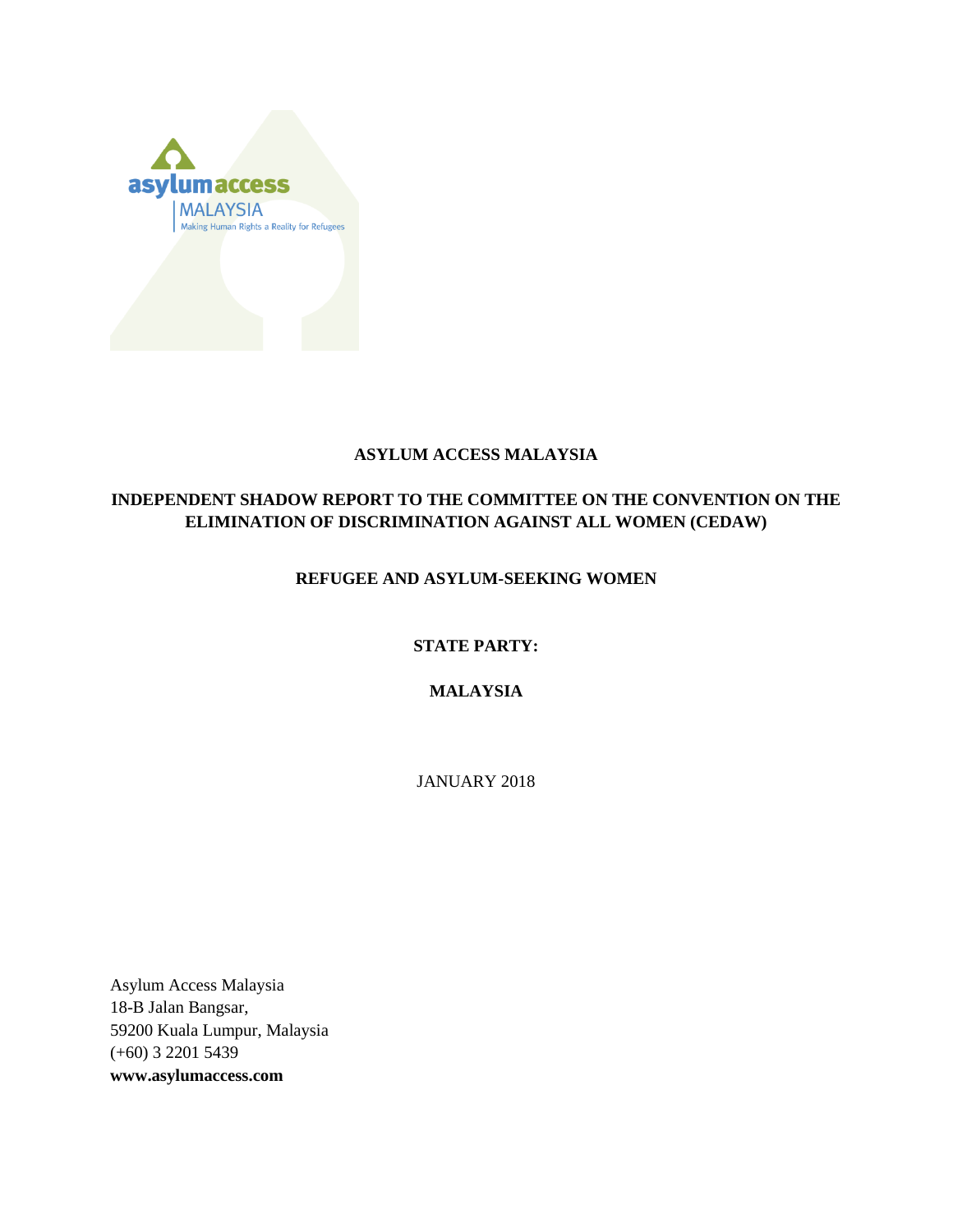# **Table of Contents**

| Malaysian state practice and assessment of the Government's response with respect to detention and  |
|-----------------------------------------------------------------------------------------------------|
| ARTICLE 15, 2(d)-(e): SEXUAL AND GENDER BASED VIOLENCE AND LACK OF ACCESS TO                        |
| Malaysian state practice and assessment of the Government's response with respect to SGBV and       |
|                                                                                                     |
| Malaysian state practice and assessment of the Government's response with respect to lack of formal |
|                                                                                                     |
| Malaysian state practice and assessment of the Government's response with respect to lack of access |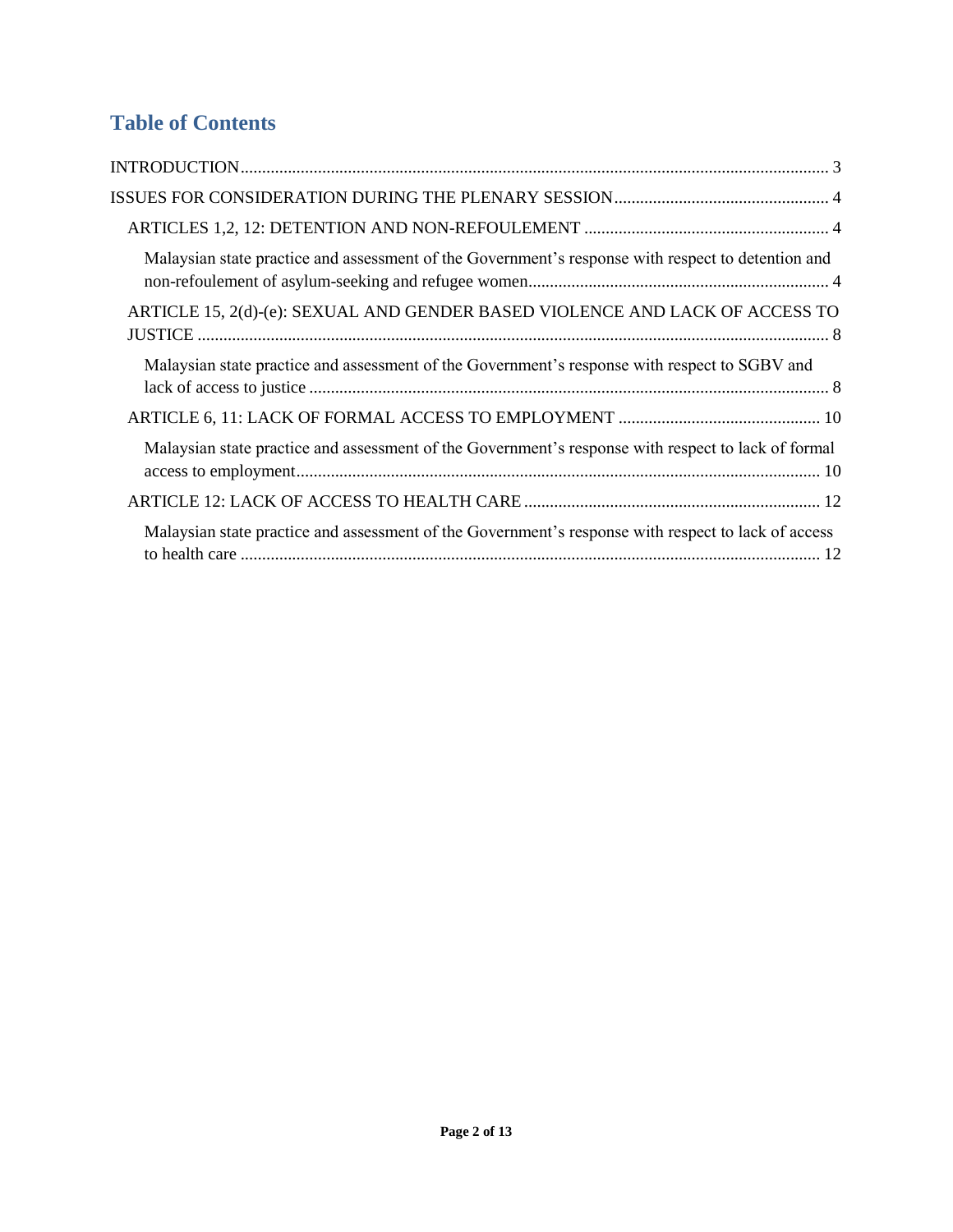# **INTRODUCTION**

This submission is an independent shadow report to the Committee for the Elimination of Discrimination Against Women ('CEDAW Committee'). It examines the implementation of Malaysia's obligations under CEDAW between 2006 and 2017 as they relate to asylum-seeking and refugee women and girls in Malaysia.<sup>1</sup> It focuses on relevant issues for consideration by the CEDAW Committee in their plenary review under the Convention for the Elimination of Discrimination Against Women<sup>2</sup> ('CEDAW') during the 69th session taking place in February-March 2018. This submission follows the publication of the CEDAW Committee's List of Issues published in July 2017<sup>3</sup> ('List of Issues 2017') and the Government's Reply to the List of Issues 2017, <sup>4</sup> which was received by the Committee in November 2017.

The current document focuses on **Malaysia's state practice** in relation to four key issues:

- 1. Detention and non-refoulement;
- 2. Sexual and gender-based violence and access to justice;
- 3. Lack of formal access to employment; and
- 4. Lack of access to healthcare.

The annex to this report ('**Annex**') contains:

- 1. An overview of asylum-seeking and refugee women in Malaysia;
- 2. An executive summary of the issues for consideration during the plenary; and
- 3. A list of recommendations.

 $\overline{a}$ 

The Annex also provides the following further information related to these four key issues:

- a) Malaysia's legal obligations and political commmitments;
- b) Prior observations by the CEDAW Committee; and
- c) The Malaysian government's position on each issue.

For questions or comments about this report and the accompanying Annex, please contact:

 $<sup>1</sup>$  Since refugee status is declaratory and not dependent on adjudication, any person who satisfies the definition under</sup> the Convention Relating to the Status of Refugees ('Refugee Convention') is a refugee. For the purpose of this submission however, the term "refugee" will be used to refer to any person whose refugee claim has been recognised by the UN High Commissioner for Refugees (UNHCR). The term "asylum seeker" will be used to refer to any person seeking refugee status who is yet to be recognised by the UNHCR. Asylum seekers may be registered with the UNHCR, in which case their application under the Refugee Status Determination process is pending. Individuals may also be unregistered asylum seekers where the UNHCR has no record of them. The term "UNHCR card-holder" can refer to both refugees and asylum-seekers who are registered with the UNHCR and who are issued UNHCR cards.

<sup>&</sup>lt;sup>2</sup> Convention on the Elimination of all Forms of Discrimination against Women, 18 December 1979, available at: [http://www.refworld.org/docid/3ae6b3970.html,](http://www.refworld.org/docid/3ae6b3970.html) Part V ('**CEDAW**').

<sup>&</sup>lt;sup>3</sup> Committee on the Elimination of Discrimination against Women, 69<sup>th</sup> session, 19 February-9 March 2018, *List of issues and questions in relation to the combined third and fifth periodic reports of Malaysia*, available at [http://tbinternet.ohchr.org/\\_layouts/TreatyBodyExternal/TBSearch.aspx?Lang=en&CountryID=105&TreatyID=3](http://tbinternet.ohchr.org/_layouts/TreatyBodyExternal/TBSearch.aspx?Lang=en&CountryID=105&TreatyID=3) ('**List of Issues 2017**')

<sup>&</sup>lt;sup>4</sup> Committee on the Elimination of Discrimination against Women, 69<sup>th</sup> session, 19 February-9 March 2018, *List of issues and questions in relation to the combined third and fifth periodic reports of Malaysia* – Addendum: Replies of Malaysia, received on 16 November 2017, available at [http://tbinternet.ohchr.org/\\_layouts/TreatyBodyExternal/TBSearch.aspx?Lang=en&CountryID=105&TreatyID=3](http://tbinternet.ohchr.org/_layouts/TreatyBodyExternal/TBSearch.aspx?Lang=en&CountryID=105&TreatyID=3)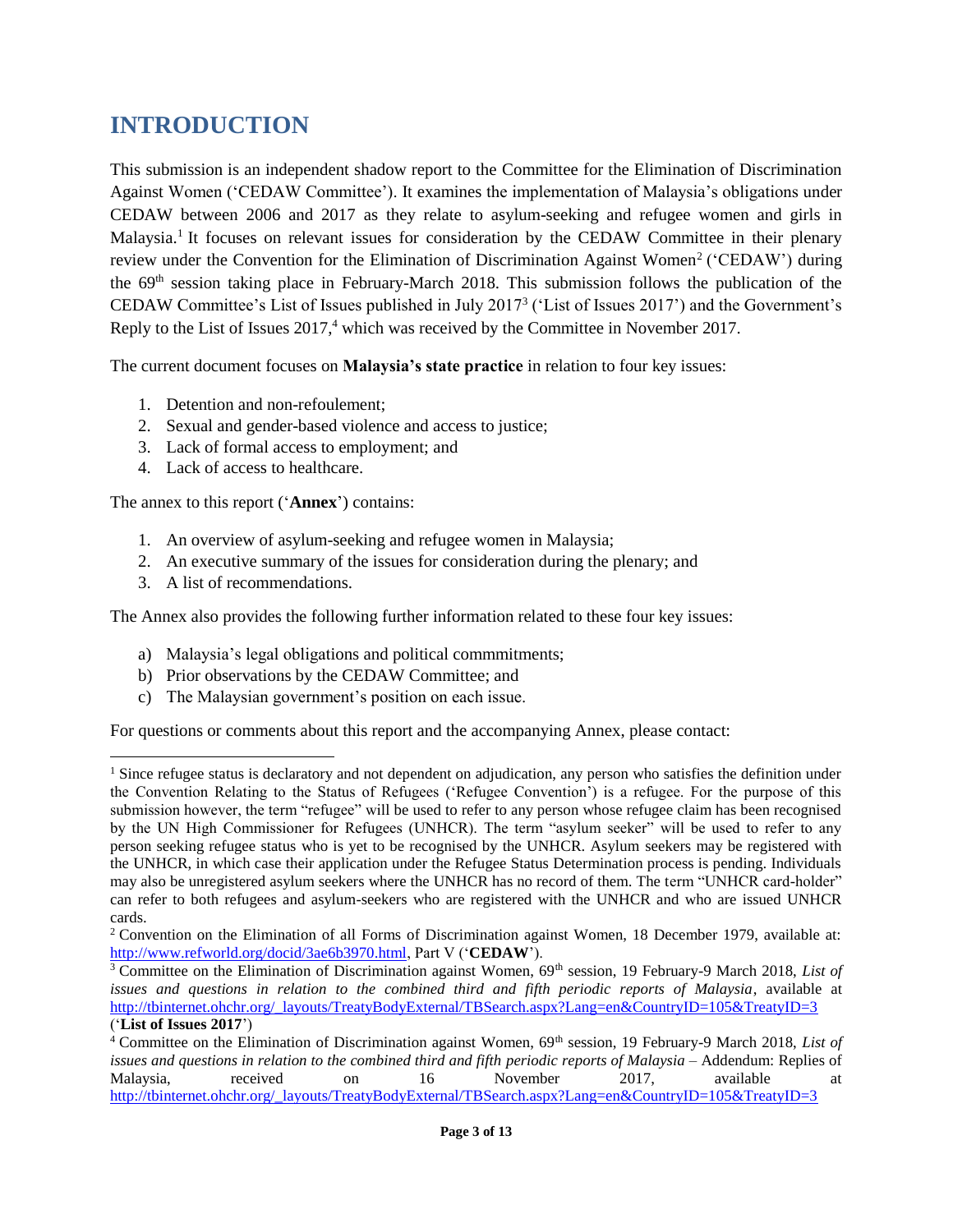# **ISSUES FOR CONSIDERATION DURING THE PLENARY SESSION**

# **ARTICLES 1,2, 12: DETENTION AND NON-REFOULEMENT**

## *Malaysian state practice and assessment of the Government's response with respect to detention and non-refoulement of asylum-seeking and refugee women*

Contrary to international law,<sup>5</sup> the Malaysian Government continues to detain refugee and asylum-seeking women and children, including pregnant and lactating women, in inadequate conditions, exposing them to risk of harm. Of extreme concern is that vulnerable asylum-seeking and refugee women continue to be deported in contravention of the principle of non-*refoulement.*

### **Arbitrary arrest and detention with no alternatives to detention**

We share the CEDAW Committee's concern<sup>6</sup> that in Malaysia 'asylum seekers and refugees, including women, are prosecuted for immigration related offences and may be indefinitely detained at immigration detention centres or deported.'

Despite the Government's assertions to the contrary<sup>7</sup>, UNHCR card-holders in Malaysia do not always enjoy freedom of movement and are routinely arrested, charged and detained for immigration-related offences. Although UNHCR card-holders have increased protection from arrest, detention and deportation,<sup>8</sup> (particularly with recently-issued UNHCR cards that have enhanced security features),<sup>9</sup> this policy is not legally codified and subject to the discretion of the Government - leading to inconsistent application.<sup>10</sup> A recent inititative by the Government to register all UNHCR card-holders for national

<sup>5</sup> See Annex, p. 9.

<sup>6</sup> expressed in paragraph 27 to 28 of their 2006 Concluding Comments.

 $7$  See Annex, p. 10.

<sup>8</sup> This protection is provided for in a written directive issued by the Attorney General's Chambers (AGC) in 2005; International Federation for Human Rights (FIDH) and SUARAM, *Undocumented migrants and refugees in Malaysia: Raids, Detention and Discrimination,* March 2008, available at <https://www.fidh.org/IMG/pdf/MalaisieCONJ489eng.pdf> p. 9; Equal Rights Trust, *Equal Only in Name: The Human Rights of Stateless Rohingya in Malaysia,* 2014, available at [http://www.equalrightstrust.org/ertdocumentbank/Equal%20Only%20in%20Name%20-%20Malaysia%20-](http://www.equalrightstrust.org/ertdocumentbank/Equal%20Only%20in%20Name%20-%20Malaysia%20-%20Full%20Report.pdf) [%20Full%20Report.pdf.](http://www.equalrightstrust.org/ertdocumentbank/Equal%20Only%20in%20Name%20-%20Malaysia%20-%20Full%20Report.pdf)

<sup>&</sup>lt;sup>9</sup> Tasnim Lokman, 'UNHCR rolls out new ID card for refugees with increased security features' (New Straits Times, 21 June 2016) available at [https://www.nst.com.my/news/2016/06/153416/unhcr-rolls-out-new-id-card-refugees](https://www.nst.com.my/news/2016/06/153416/unhcr-rolls-out-new-id-card-refugees-increased-security-features)[increased-security-features.](https://www.nst.com.my/news/2016/06/153416/unhcr-rolls-out-new-id-card-refugees-increased-security-features)

 $10$  Ibid.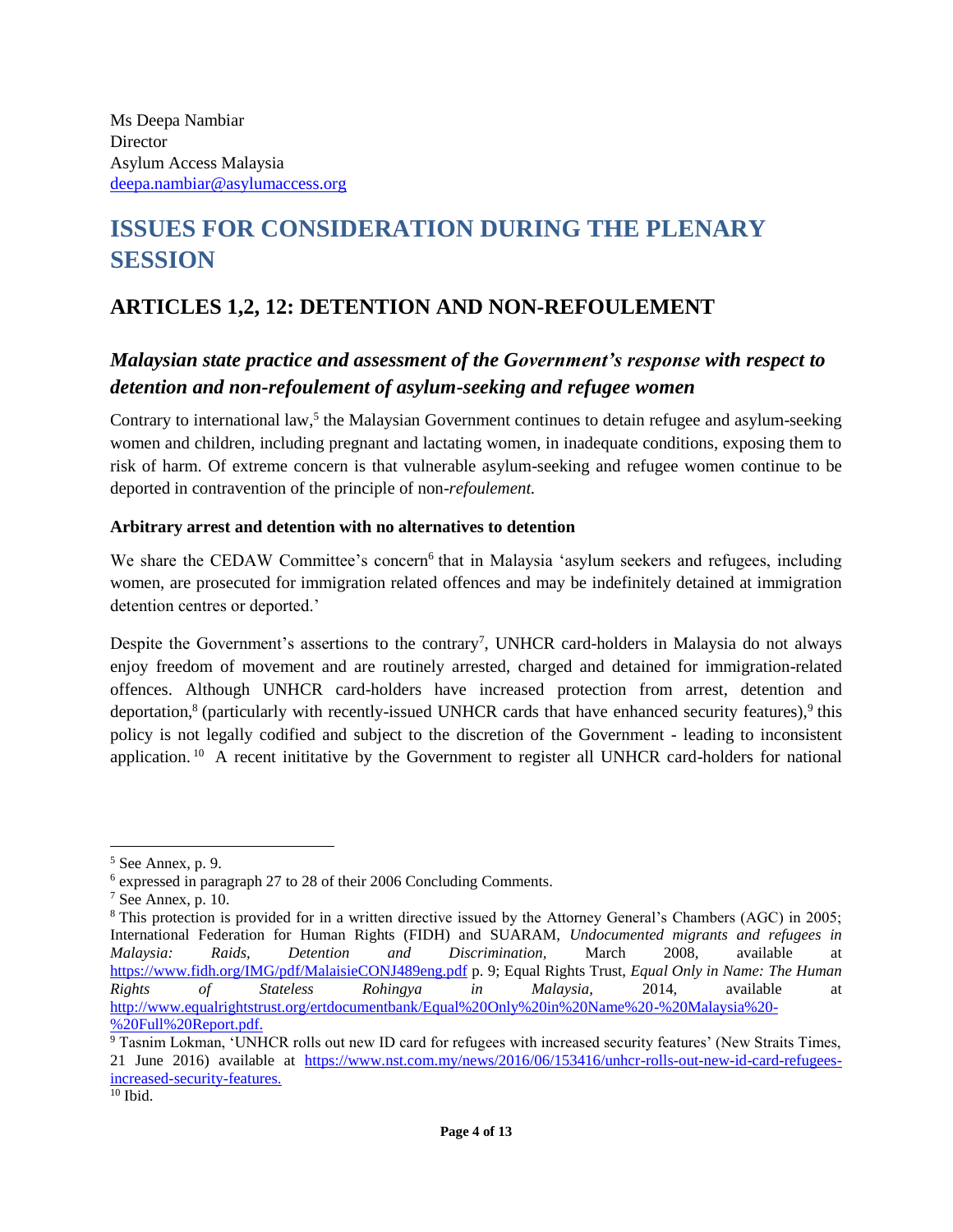security purposes may also lead to an increased risk of arrest and detention for asylum-seekers and refugees who are not registered on the system.<sup>11</sup>

Asylum seeking women not yet registered with UNHCR remain particularly vulnerable to arrest and detention, which is concerning given the long processing times for recognition of refugee status with the UNHCR for some groups, including Rohingya women.<sup>12</sup> In its Reply to the List of Issues 2017<sup>13</sup> Government failed to address the fact that there appear to be no mechanism to identify and release from detention asylum-seeking women not yet registered with UNHCR, including women with vulnerabilities. There have even been reports made to UNHCR by NGOs and community-based organisations of unregistered asylum-seeking and refugee women who sought antenatal treatment at public hospitals being sent to detention upon delivery of their children, in some cases with their newborn babies and in other cases being separated from their children. **<sup>14</sup>**

The detention of refugees and asylum-seekers is mandatory and automatic under the Immigration Act 1959/63, with no individual assessment and no automatic or periodic review by the court – leading to the possibility of indefinite detention for refugees - including vulnerable women. The detention of refugee and asylum-seeking women in Malaysia therefore continues to be arbitrary and in violation of international laws and detention standards.<sup>15</sup>

#### **Lack of information on asylum-seeking and refugee women in detention**

There is currently no publicly available disaggregated data on the number of asylum-seeking and refugee women (as distinct from irregular migrants) held in or released from immigration detention between 2012 and 2017. We acknowledge the Malaysian Government's inclusion of numbers of women and girls in immigration detention as at September 2017 in the annexes to their Reply to the List of Issues 2017. However, we note that although the data is disaggregated by age and nationality, it does not indicate what

 $\overline{a}$ 

<sup>&</sup>lt;sup>11</sup> Aina Nasa, 'Gov't issues Tracking Refugee Information System to update, gather data on refugees' (New Straits Times, 2 August 2017) available at https://www.nst.com.my/news/nation/2017/08/263348/govt-introduces-trackingrefugee-information-system-update-gather-data.

 $12$  Estimates from refugee community groups indicate that there are tens of thousands of refugees who have yet to register with the UNHCR.

<sup>&</sup>lt;sup>13</sup> List of Issues 2017.

<sup>14</sup> Health Equity Initiative, *Press statement: Stop the Arrest and Detention of Asylum Seeking Women Accessing Maternal Health Care,* 3 April 2014, available at [http://www.healthequityinitiatives.com/2014/04/03/stop-the-arrest](http://www.healthequityinitiatives.com/2014/04/03/stop-the-arrest-and-detention-of-asylum-seeking-women-accessing-maternal-health-care/)[and-detention-of-asylum-seeking-women-accessing-maternal-health-care/](http://www.healthequityinitiatives.com/2014/04/03/stop-the-arrest-and-detention-of-asylum-seeking-women-accessing-maternal-health-care/) ; Migration Working Group, *Joint UPR Submission – Malaysia*, October 2013, available at [http://wao.org.my/file/file/Migration%20Working%20Group%20Joint%20UPR%202013%20Submission.pdf;](http://wao.org.my/file/file/Migration%20Working%20Group%20Joint%20UPR%202013%20Submission.pdf)

Human Rights Council*, Report of the Special Rapporteur on the right of everyone to the enjoyment of the highest attainable standard of physical and mental health, Dainius Pūras* – Addendum – Visit to Malaysia (19 November-2 November 2014), 1 May 2015, available at: [https://documents-dds](https://documents-dds-ny.un.org/doc/UNDOC/GEN/G15/087/06/PDF/G1508706.pdf?OpenElement)[ny.un.org/doc/UNDOC/GEN/G15/087/06/PDF/G1508706.pdf?OpenElement.](https://documents-dds-ny.un.org/doc/UNDOC/GEN/G15/087/06/PDF/G1508706.pdf?OpenElement)

<sup>&</sup>lt;sup>14</sup> Ministry of Health Directive 10 (2001) requires medical practitioners and support staff to report undocumented patients from government health facilities to the police. The Directive was reiterated in a Letter by the Director General of Health (ref.(9) dlm.KKM-171/BKP/03/13/0191 Jld.3) dated 27 January 2014 and said that all hospitals and health clinics should report illegal immigrants seeking health services to the relevant authorities such as immigration and police authorities. See also US Department of State, *Malaysia 2015 Human Rights Report –* Executive Summary, available at [https://www.state.gov/documents/organization/252989.pdf.](https://www.state.gov/documents/organization/252989.pdf) <sup>15</sup> Annex, p. 14.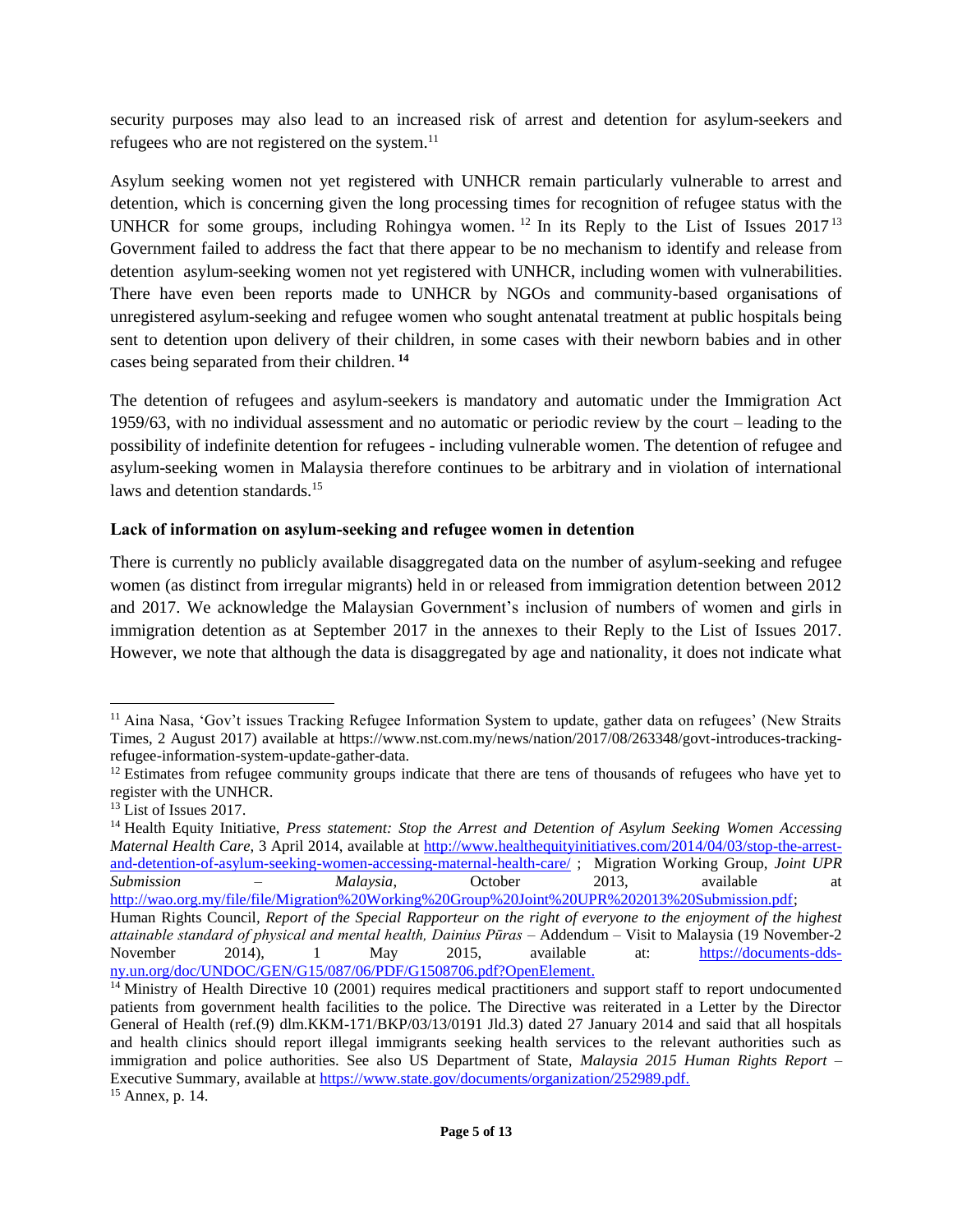percentage of asylum-seeking and refugee women who have UNHCR cards, or who are not yet registered with UNHCR but who are seeking protection under their mandate.

According to the Ministry of Home Affairs, from 1 January 2015 to 30 September 2015, there were 14,924 women detained in 13 detention centres across the country.<sup>16</sup> Data from the Malaysian government as at September 2017 indicates that there were 1,825 women and girls in 12 immigration detention centres across the country.<sup>17</sup> We commend the Malaysian government for the significant reduction in numbers of women and girls in immigration detention. However, it is unclear to what extent the situation has improved for asylum-seeking and refugee women specifically given that the data does not distinguish them from women and girls who are in immigration detention for other reasons. Further, as at 2015, the average period in detention was estimated to be anywhere between two months and two years.<sup>18</sup>

There is limited information on whether police and immigration detention staff/officers are provided gender sensitivity training or what is being done to ensure separate facilities and materials are provided to meet the specific needs of asylum-seeker and refugee women in detention. As stated above, the Malaysian government's Reply to the List of Issues 2017 indicates that there are standard operating procedures in place to protect female immigration detainees, and that detention centres are 'monitored directly by the Human Rights Commission of Malaysia (SUHAKAM) and Enforcement Agency Integrity Commission (EAIC)', <sup>19</sup> however, no detailed information was provided on what this monitoring entails and how effective it has been. This failure to provide details is particularly concerning given that the 2016 annual report of SUHAKAM revealed that between 2015 and 2016 there were more than 100 deaths in immigration detention centres, including 24 refugees and asylum-seekers.<sup>20</sup> It is unclear what percentage of these were deaths of women.

Reports by SUHAKAM and the Special Rapporteur on the Right of Everyone to the Enjoyment of the Highest Attainable Standard of Physical and Mental Health note that detention centres are overcrowded,<sup>21</sup> detainees are subject to abuse, there is inadequate food, water, and medical care, and poor sanitation<sup>22</sup> and female detainees lack adequate facilities and services appropriate to their particular needs as women.

<sup>&</sup>lt;sup>16</sup> Parliamentary reply by the Ministry of Home Affairs to a question posed by MP Ong Kian Ming, Third Parliamentary Session 2015, 20 October 2015, available at: [http://pardocs.sinarproject.org/documents/2015-october](http://pardocs.sinarproject.org/documents/2015-october-november-parliamentary-session/oral-questions-soalan-lisan/2015-10-20-parliamentary-replies/soalan-24.pdf)[november-parliamentary-session/oral-questions-soalan-lisan/2015-10-20-parliamentary-replies/soalan-24.pdf:](http://pardocs.sinarproject.org/documents/2015-october-november-parliamentary-session/oral-questions-soalan-lisan/2015-10-20-parliamentary-replies/soalan-24.pdf) There was a total of 71,362 irregular migrants detained across this period.

<sup>&</sup>lt;sup>17</sup> Reply to List of Issues 2017, Annex 7.

<sup>&</sup>lt;sup>18</sup> Global Detention Project, Malaysia Immigration Detention [updated: July 2015], available at [https://www.globaldetentionproject.org/countries/asia-pacific/malaysia.](https://www.globaldetentionproject.org/countries/asia-pacific/malaysia)

<sup>&</sup>lt;sup>19</sup> Reply to List of Issues 2017, para 60.

<sup>20</sup> A. Ananthalakshmi, *Malaysia rights panel disturbed over more than 600 deaths in prisons and detention centres*, Reuters, 4 April 2017, available at https://www.reuters.com/article/us-malaysia-detention-deaths/malaysia-rightspanel-disturbed-over-more-than-600-deaths-in-prisons-and-detention-centers-idUSKBN1760S3.

<sup>21</sup> National Human Rights Commission of Malaysia (SUHAKAM), *Roundtable on Alternatives to Immigration Detention*, 12 November 2013, available at [http://www.suhakam.org.my/wp-content/uploads/2013/12/Report-on-](http://www.suhakam.org.my/wp-content/uploads/2013/12/Report-on-Roundtable-on-ATD-Malaysia.pdf)[Roundtable-on-ATD-Malaysia.pdf.](http://www.suhakam.org.my/wp-content/uploads/2013/12/Report-on-Roundtable-on-ATD-Malaysia.pdf)

<sup>22</sup> Human Rights Council, *Report of the Working Group on Arbitrary Detention: Mission to Malaysia –* Addendum, 16th session, 8 February 2011, available at [https://documents-dds](https://documents-dds-ny.un.org/doc/UNDOC/GEN/G11/106/38/PDF/G1110638.pdf?OpenElement)[ny.un.org/doc/UNDOC/GEN/G11/106/38/PDF/G1110638.pdf?OpenElement.](https://documents-dds-ny.un.org/doc/UNDOC/GEN/G11/106/38/PDF/G1110638.pdf?OpenElement)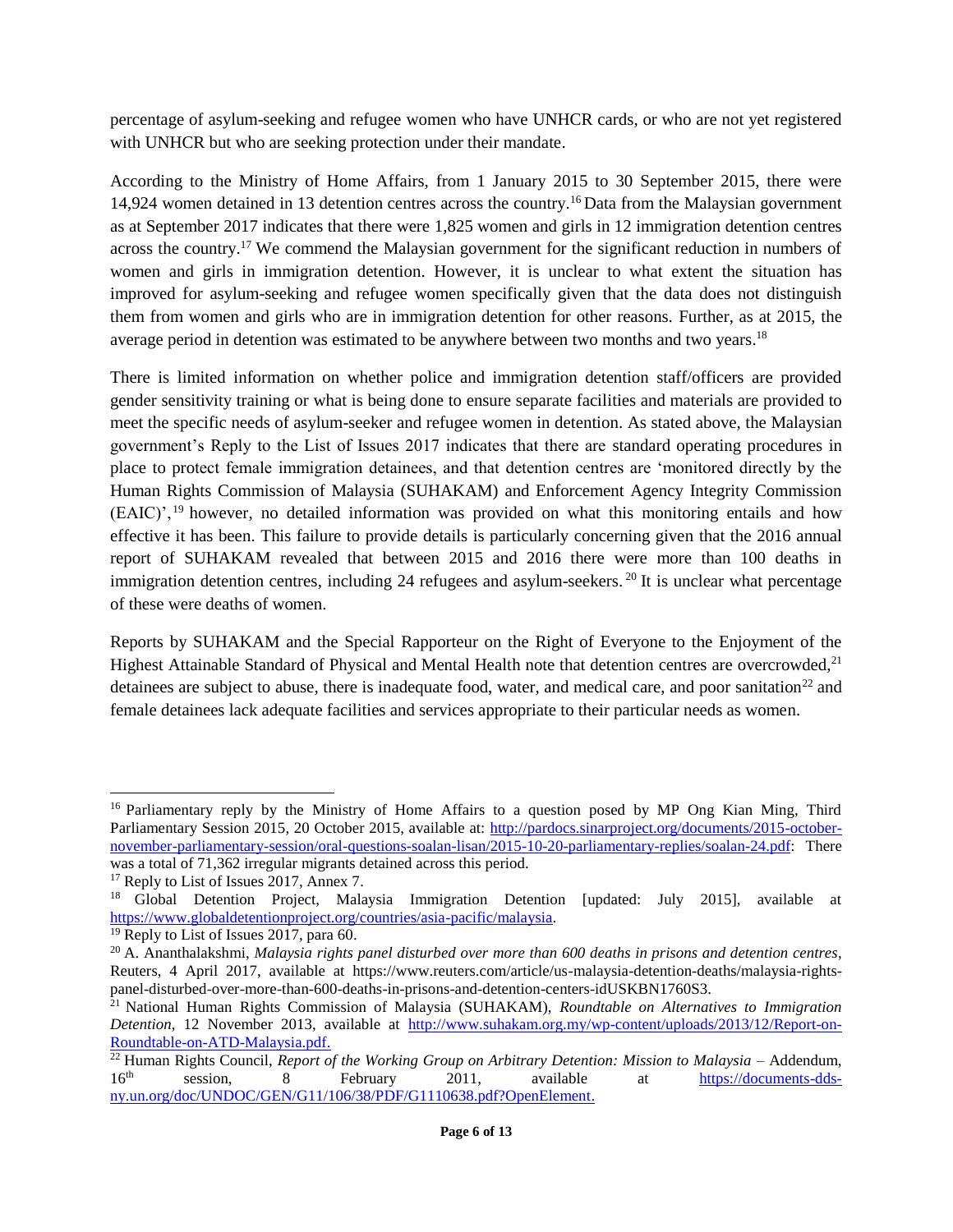The Special Rapporteur on the Right of Everyone to the Enjoyment of the Highest Attainable Standard of Physical and Mental Health noted in his  $2015$  Report<sup>23</sup> that at the Lenggeng Immigration Depot women were only provided two meals per day and clean water was only available on specific request, which was clearly inadequate for the needs of breastfeeding mothers. <sup>24</sup> He also found that in some cases women and their babies did not receive appropriate medical attention during the postnatal care period.<sup>25</sup> Detainees, including women, were also noted to lack access to psycho-social support.<sup>26</sup>

As recently as May 2017, the Guardian reported severe deprivation of medical care in Malaysian immigration detention centres.<sup>27</sup> In 2016, SUHAKAM reported appallingly unsanitary conditions in immigration detention,<sup>28</sup> and a disturbingly high number of deaths in immigration detention resulting from disease.<sup>29</sup> To the best of our knowledge, there are no independent reports which confirm the government's recent assertions that adequate medical care is provided to female immigration detainees, including asylum-seeking and refugee women. The Government's Reply to the List of Issues does not indicate when the policy or standard operating procedure providing for monthly check-ups of pregnant women in detention was put in place or the success of its implementation.

#### **SGBV in detention**

Reports by NGOs working with asylum seekers and refugees note that some female detainees are subject to SGBV whilst in detention.<sup>30</sup> A July 2013 report produced by the United States Department of State noted that 'one female key informant reported to the evaluation team that she had been taken out of the detention centre and raped by a male guard.'<sup>31</sup>

The Malaysian government has not addressed these distressing reports in their Reply to the List of Issues 2017 or in any of their prior reports to the CEDAW Committee. Absent from the Government's Reply to the List of Issues 2017 is information on when the policy of having only female officers work with female immigration detainees was implemented and how far it has gone in addressing problems of SGBV being perpetrated against asylum-seeking and refugee women in detention.

<sup>23</sup> Human Rights Council*, Report of the Special Rapporteur on the right of everyone to the enjoyment of the highest attainable standard of physical and mental health, Dainius Pūras* – Addendum – Visit to Malaysia (19 November-2 November 2014), 1 May 2015, available at: [https://documents-dds](https://documents-dds-ny.un.org/doc/UNDOC/GEN/G15/087/06/PDF/G1508706.pdf?OpenElement)[ny.un.org/doc/UNDOC/GEN/G15/087/06/PDF/G1508706.pdf?OpenElement.](https://documents-dds-ny.un.org/doc/UNDOC/GEN/G15/087/06/PDF/G1508706.pdf?OpenElement)

 $24$  Ibid.  $25$  Ibid.

<sup>26</sup> UNHCR, *Progress Under the Global Strategy Beyond Detention 2014-2019, Mid 2016*, available at: [http://www.ecoi.net/file\\_upload/1930\\_1474362656\\_57dff0a82.pdf.](http://www.ecoi.net/file_upload/1930_1474362656_57dff0a82.pdf)

<sup>&</sup>lt;sup>27</sup> Laignee Barron, *Malaysia opens investigations into immigration detention abuse* (The Guardian, 19 May 2017) available at [https://www.theguardian.com/world/2017/may/19/malaysia-opens-investigation-into-immigration](https://www.theguardian.com/world/2017/may/19/malaysia-opens-investigation-into-immigration-detention-abuse)[detention-abuse](https://www.theguardian.com/world/2017/may/19/malaysia-opens-investigation-into-immigration-detention-abuse)

<sup>28</sup> SUHAKAM (Human Rights Commission of Malaysia), *Annual Report 2016*, available at <http://www.suhakam.org.my/pusat-media/sumber/laporan-tahunan/> p3<br><sup>29</sup> SUHAKAM (Human Rights Commission of Malaysia)

<sup>29</sup> SUHAKAM (Human Rights Commission of Malaysia), *Annual Report 2016*, available at <http://www.suhakam.org.my/pusat-media/sumber/laporan-tahunan/> p61

<sup>&</sup>lt;sup>30</sup> Erica Holzaepfel and Diane Paul through Social Impact, Inc on behalf of the United States Department of State, *Evaluation Report: Evaluating the Effectiveness of Gender Based Violence Prevention Programs with Malaysia,* 2013, available at: [http://www.ecoi.net/file\\_upload/1226\\_1441694758\\_233056.pdf](http://www.ecoi.net/file_upload/1226_1441694758_233056.pdf) ('**Holzapfel and Paul**')' Jonathan Vit, *Rohingya Girls for Sale: Malaysia's Forced Marriage Problem,* 2016, available at: [https://www.vice.com/en\\_id/article/rohingya-girls-for-sale-malaysias-forced-marriage-problem.](https://www.vice.com/en_id/article/rohingya-girls-for-sale-malaysias-forced-marriage-problem)

<sup>&</sup>lt;sup>31</sup> Holzapfel and Paul, p24.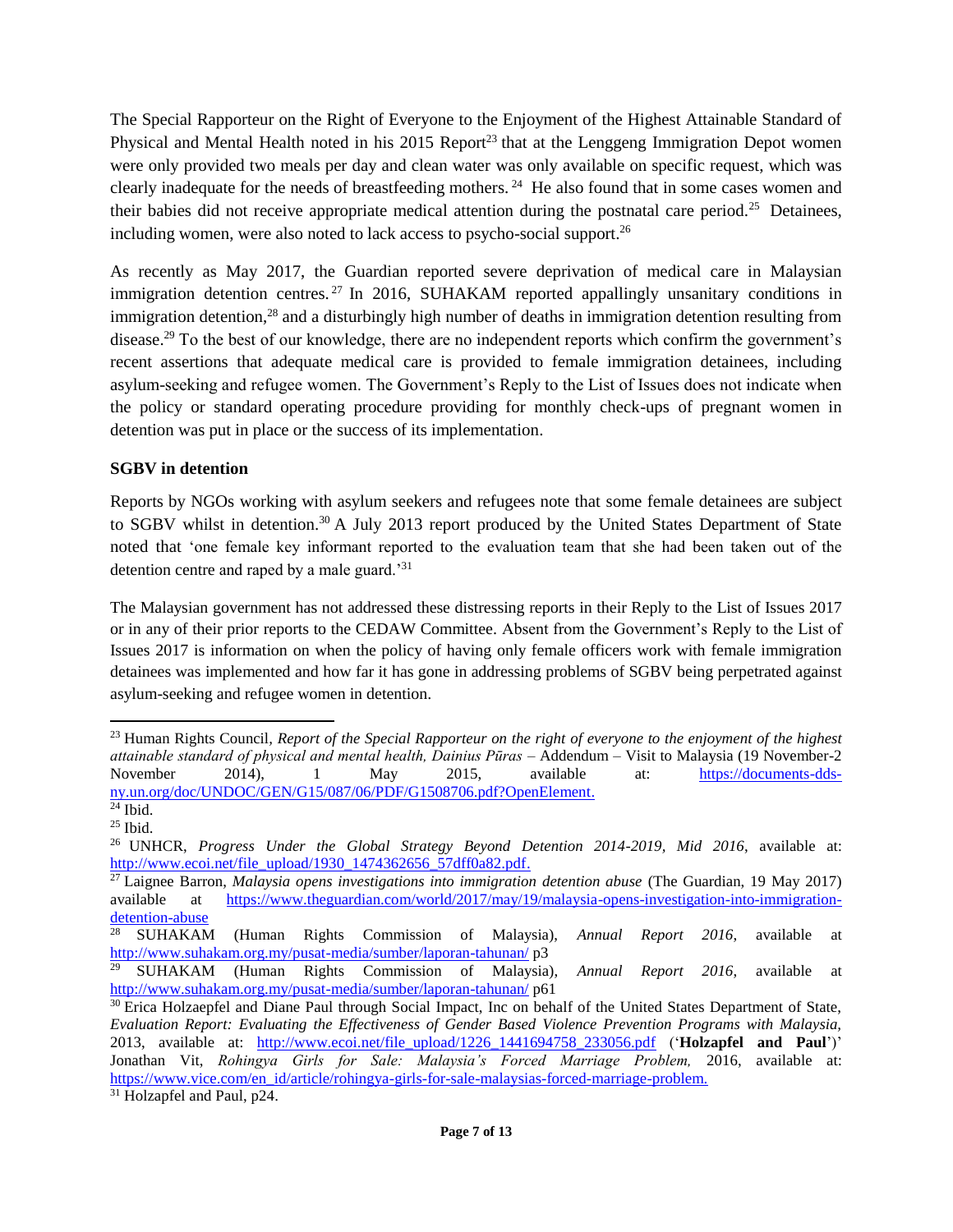#### **Breaches of non-***refoulement*

The Government's response with respect to this does not correspond with the situation on the ground. Their commitments to the CEDAW Committee to abide by the principle of non-*refoulement* have not been upheld.

Asylum Access Malaysia has received several recent reports of *refoulement* of UNHCR card-holders and asylum seekers from immigration detention centres from community based-organisations. These reports indicate the deportation of asylum-seeking and refugee women from a range of communities, including the Kachin, Shan, Mon, Karen and Pakistani Ahmadi communities in the last few years. Many of these women were deported from immigration detention centres and some were pregnant or had just given birth. The Kachin and Shan refugee community organisations have confimed that a total of 7 Kachin and 41 Shan asylum-seekers and refugees have been deported since the start of 2016 alone. Asylum Access Malaysia also received a report from the Arakan Refuge Relief Centre ('AARC') on a woman registered with the AARC who gave birth in a public hospital and was reported to the immigration authorities by hospital staff in April 2017. She was detained in immigration detention until June 2017, when she and her newborn child were deported to Myanmar.

# **ARTICLE 15, 2(d)-(e): SEXUAL AND GENDER BASED VIOLENCE AND LACK OF ACCESS TO JUSTICE**

# *Malaysian state practice and assessment of the Government's response with respect to SGBV and lack of access to justice*

The Government's failure to address the issue of SGBV perpetrated against asylum-seeking and refugee women is extremely problematic given its prevalence. Lack of legal status exacerbates their vulnerability to violence and is a major obstacle to victims being able to access justice and treatment.<sup>32</sup>

In relation to access to legal aid, apart from cases involving capital punishment<sup>33</sup> and children in the criminal justice system<sup>34</sup>, access to legal aid for refugees and asylum-seekers (including those who are survivors of SGBV) is not provided for by the government. There is very limited access to legal aid provided through the Bar Council and non-profit organizations.

NGOs working with asylum-seeking and refugee women and girls report that generally SGBV has been perpetrated against asylum-seeking and refugee women by their partners, by the police and immigration

<sup>32</sup> UNHCR, *Age, Gender and Diversity Accountability Report 2014*, available at: [http://www.ecoi.net/file\\_upload/1930\\_1436957479\\_55a61f794.pdf;](http://www.ecoi.net/file_upload/1930_1436957479_55a61f794.pdf) Holzaepfel and Paul; Jonathan Vit, *Rohingya Girls for Sale: Malaysia's Forced Marriage Problem,* 2016, available at: [https://www.vice.com/en\\_id/article/rohingya-girls-for-sale-malaysias-forced-marriage-problem](https://www.vice.com/en_id/article/rohingya-girls-for-sale-malaysias-forced-marriage-problem) ('**Vit**')

 $33$  Reply to List of Issues 2017, para 9.

<sup>34</sup> Malaysian Bar, "Legal aid shrinking due to delayed payments, Malaysian Bar report says", 18 March 2017, available at:

http://www.malaysianbar.org.my/bar\_news/berita\_badan\_peguam/legal\_aid\_shrinking\_due\_to\_delayed\_payments\_ malaysian\_bar\_report\_says.html.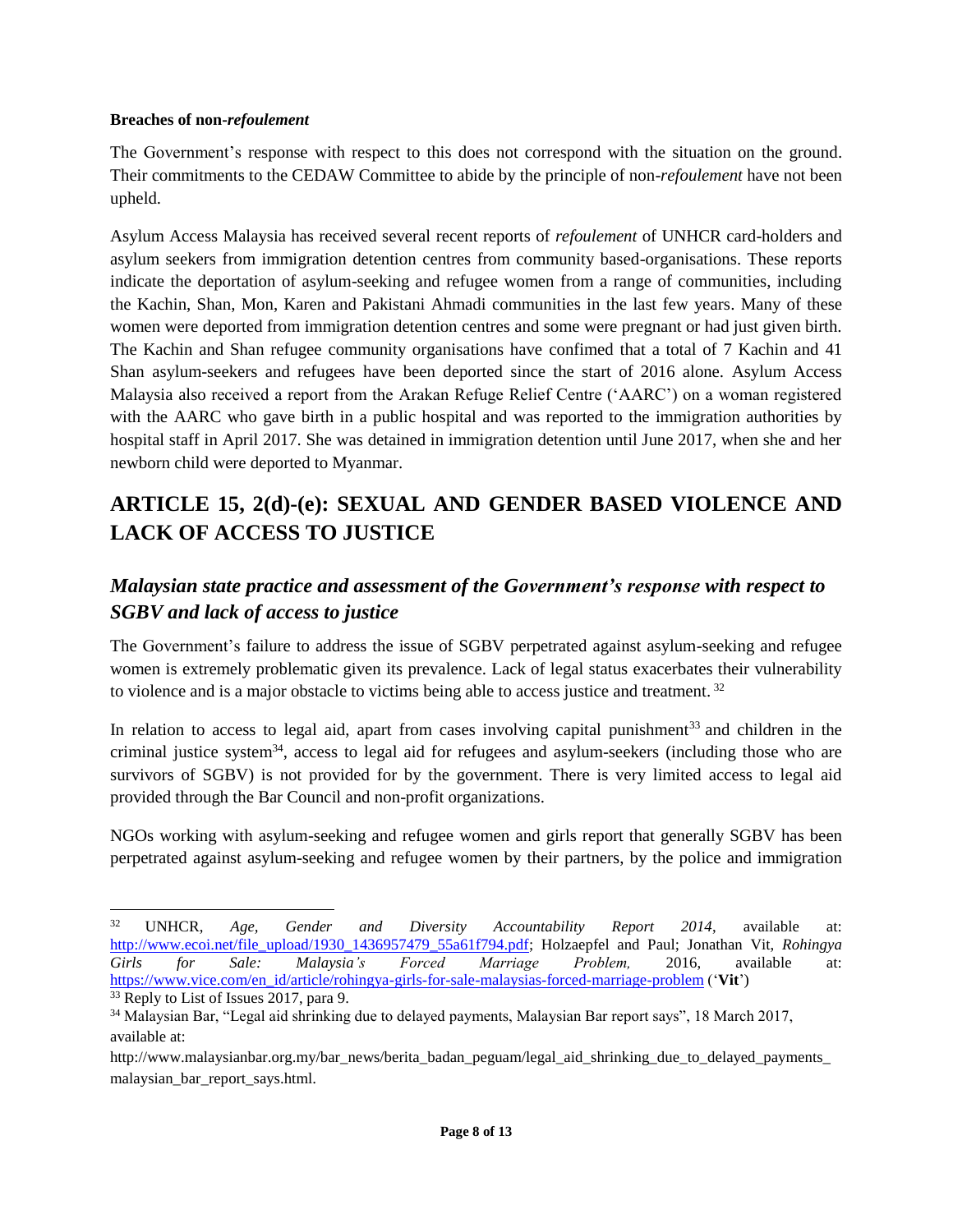officers and in a range of contexts including detention, at work, in the home, and through forced prostitution and forced marriage.<sup>35</sup>

Between January and October 2017, UNHCR conducted 538 SGBV assessments on 'people of concern,'<sup>36</sup> and 95% of the cases concerned women and girls who were survivors of SGBV. <sup>37</sup> As at October 2017, UNHCR and the International Catholic Migration Commission have had reported to them 361 cases of domestic violence, 53 cases of rape, 22 cases of sexual abuse and exploitation and 70 cases of child marriage.<sup>38</sup> Generally speaking, however, there is extremely limited gender-disaggregated data available on the prevalence and forms of SGBV being perpetrated against asylum-seeking and refugee women in Malaysia which further limits effective action being taken to tackle and prevent this issue.

#### **Domestic violence**

In 2016, there were 5,796 police reports alleging domestic violence against women in Malaysia.<sup>39</sup> It is unclear what percentage, if any, of these reported incidences were asylum-seeking and refugee women.

Of the 196 incidents of SGBV reported to UNHCR as at October 2014, 136 were cases of domestic violence. <sup>40</sup> Although asylum-seeking and refugee women and girls fall within the scope of national legislation, namely the Domestic Violence Act<sup>41</sup> and the Penal Code, <sup>42</sup> this provides virtually no protection due to poor implementation of these Acts, as well as their lack of legal status. In addition, fears of arrest, detention, and police extortion deters asylum-seeking and refugee women from reporting domestic violence, $43$  making it difficult for them to leave unsafe familial situations. $44$ 

Lack of legal status also means that asylum-seeking and refugee women have no access to safe and legal employment, causing economic reliance on partners who may also be perpetrators of domestic violence. Shelters providing protection for victims of domestic violence are also few and far between. Lack of legal status also means that for victims of SGBV, treatment is expensive and therefore inaccessible. <sup>45</sup>

#### **Children**

 $\overline{a}$ 

<sup>35</sup> Holzaepfel and Paul; Vit.

<sup>&</sup>lt;sup>36</sup> This is a category which includes refugees and asylum seekers, both registered and not yet registered with UNHCR.

<sup>37</sup> UNHCR, *Malaysia: Sexual and gender-based violence (SGBV factsheet),* October 2017; UNHCR, *SGBV Prevention and Response (2016) Plan*, available at: [http://reporting.unhcr.org/node/10049.](http://reporting.unhcr.org/node/10049)

<sup>38</sup> Information obtained from UNHCR Malaysia in December 2017. See also International Catholic Migration Commission, *2015 Annual report,* 2015, available at: [https://www.icmc.net/resources/annual-reports.](https://www.icmc.net/resources/annual-reports)

<sup>39</sup> Women's Aid Organisation, *Statistics on Violence against Women*, available at [http://www.wao.org.my/Statistics+on+Violence+Against+Women+2000-2016\\_99\\_6\\_1.htm.](http://www.wao.org.my/Statistics+on+Violence+Against+Women+2000-2016_99_6_1.htm)

<sup>40</sup> UNHCR, *SGBV Prevention and Response (2016) Plan*, available at:<http://reporting.unhcr.org/node/10049>

<sup>41</sup> Domestic Violence Act 1994 (Act 521), available at [https://www.wcwonline.org/pdf/lawcompilation/malaysia\\_DVact1994.pdf.](https://www.wcwonline.org/pdf/lawcompilation/malaysia_DVact1994.pdf) <sup>42</sup> Penal Code (Act 574), available at

[http://www.agc.gov.my/agcportal/uploads/files/Publications/LOM/EN/Penal%20Code%20%5BAct%20574%5D2.p](http://www.agc.gov.my/agcportal/uploads/files/Publications/LOM/EN/Penal%20Code%20%5BAct%20574%5D2.pdf) [df.](http://www.agc.gov.my/agcportal/uploads/files/Publications/LOM/EN/Penal%20Code%20%5BAct%20574%5D2.pdf)

<sup>43</sup> Holzaepfel and Paul, p19.

<sup>&</sup>lt;sup>44</sup> There are also other factors contributing to underreporting, including stigma, shame and victims' lack of awareness of their rights and of reporting mechanisms.

<sup>45</sup> Holzaepfel and Paul, p22 and 33.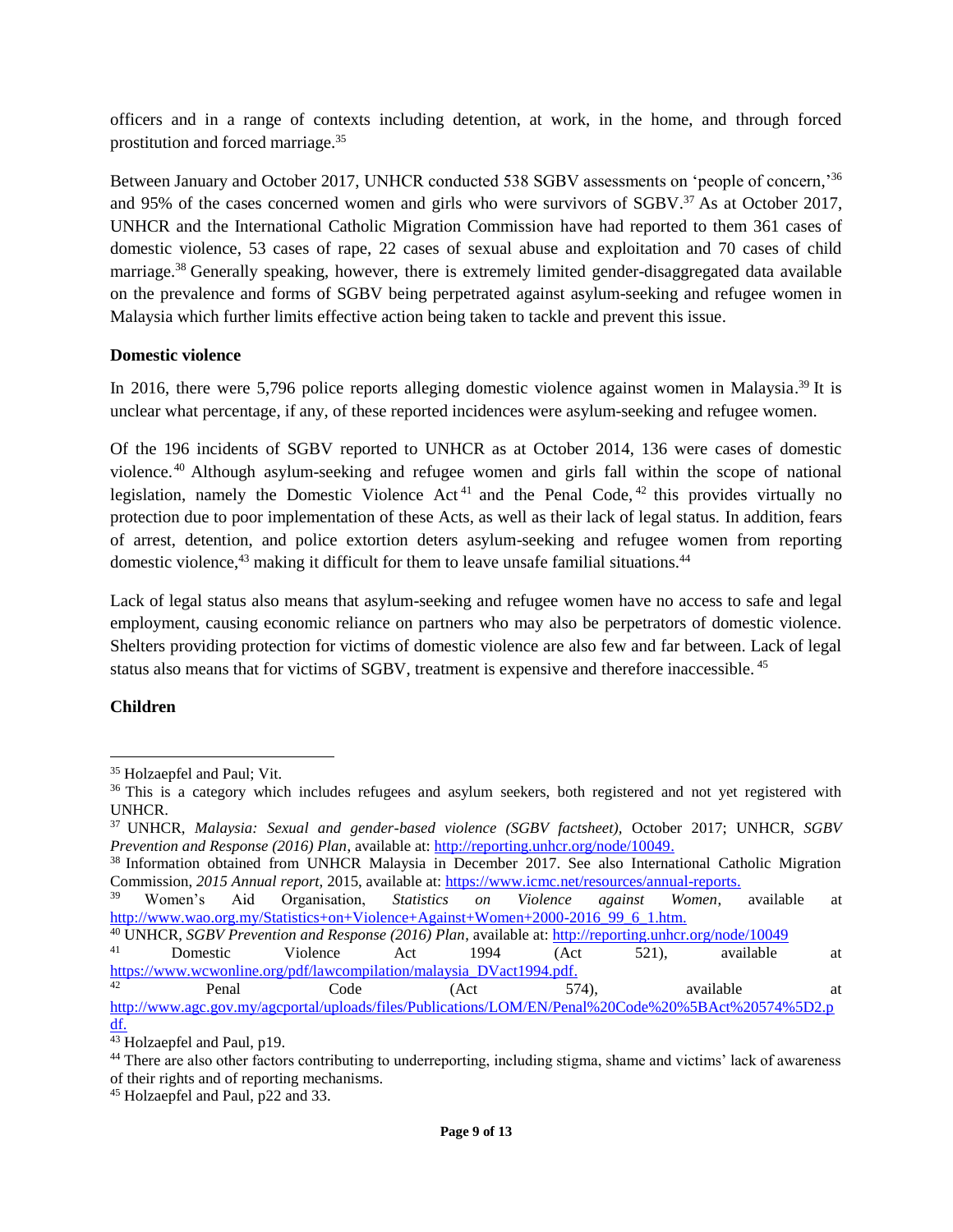A study conducted by the Heath Equity Initiative in 2012 found that out of 114 refugee children from Burma (aged 10-19), 8% of girls reported being touched below the waist and 75% of all children surveyed did not know where to seek help in the event that SGBV was perpetrated against them. <sup>46</sup> A report published in July 2013, by the United States Department of State Bureau of Population, Refugees and Migration entitled 'Effectiveness of Gender-Based Violence Prevention Programs with Refugees in Malaysia' also noted that the Malaysian Department of Social Welfare does not intervene to assist a refugee child who is a victim or at risk of SGBV.<sup>47</sup>

### **Victims of Rape**

NGOs noted that victims of SGBV were deterred from accessing assistance at the government's One Stop (Rape) Crisis Centres due to the requirement that an individual must lodge a police report in order to be provided any assitance.<sup>48</sup> There have also been incidents of victims of SGBV being reported to the immigration authorities if they are unable to afford medical treatment for harm inflicted by SGBV.<sup>49</sup> As a result, reporting of SGBV amongst asylum seekers and refugees is extremely low.

## **ARTICLE 6, 11: LACK OF FORMAL ACCESS TO EMPLOYMENT**

### *Malaysian state practice and assessment of the Government's response with respect to lack of formal access to employment*

As asylum-seeking and refugee women lack legal status under immigration laws, they have no lawful access to the labour market and are often forced into the informal labour market. A 2008 study of Burmese women in Malaysia by the Women's Refugee Commission noted that jobs in the informal sector are often more difficult for female asylum seekers and refugees to access, and are commonly restricted to waitressing and dishwashing.<sup>50</sup>

Lack of legal status means that asylum-seeking and refugee women who are able to secure informal employment are vulnerable to exploitation in the workplace, including a heightened risk of SGBV, withheld wages, unsafe or unreasonable working conditions and unfair dismissal. As of October 2017, UNHCR received reports of 10 cases in which employers were perpetrators of SGBV.<sup>51</sup> In a 2012 survey conducted by the International Rescue Committee involving 1,003 refugee respondents, including women,

<sup>46</sup> Health Equity Initiatives, *Sexual Education in Burmese Refugee School-Aged Adolescents,* 2012; Migraton Working Group, *Joint UPR Submission – Malaysia*, October 2013, available at <http://wao.org.my/file/file/Migration%20Working%20Group%20Joint%20UPR%202013%20Submission.pdf> para 40.

<sup>47</sup> Holzaepfel and Paul, p22.

<sup>48</sup> One Stop Rape Crisis Centre, *Flowchart in the management of One Stop Rape Crisis Centre,* available at <http://osccmy.org/Flow%20Chart%20in%20Management%20of%20OSCC.pdf> ; Holzaepfel and Paul. <sup>49</sup> Ibid.

<sup>50</sup> Women's Refugee Commission, *Desperate Lives: Burmese Women Struggle to Make a Living in Malaysia*, May 2008, available at [http://www.womensrefugeecommission.org/docs/ mys\\_rep.pdf;](http://www.womensrefugeecommission.org/docs/%20mys_rep.pdf) Women's Refugee Commission, *Desperate Lives: Urban Refugee Women in Malaysia and Egypt,* June 2015, available at [https://www.womensrefugeecommission.org/empower/resources/620-desperate-lives-urban-refugee-women-in](https://www.womensrefugeecommission.org/empower/resources/620-desperate-lives-urban-refugee-women-in-malaysia-and-egypt)[malaysia-and-egypt](https://www.womensrefugeecommission.org/empower/resources/620-desperate-lives-urban-refugee-women-in-malaysia-and-egypt)

<sup>&</sup>lt;sup>51</sup> Source: UNHCR Malaysia.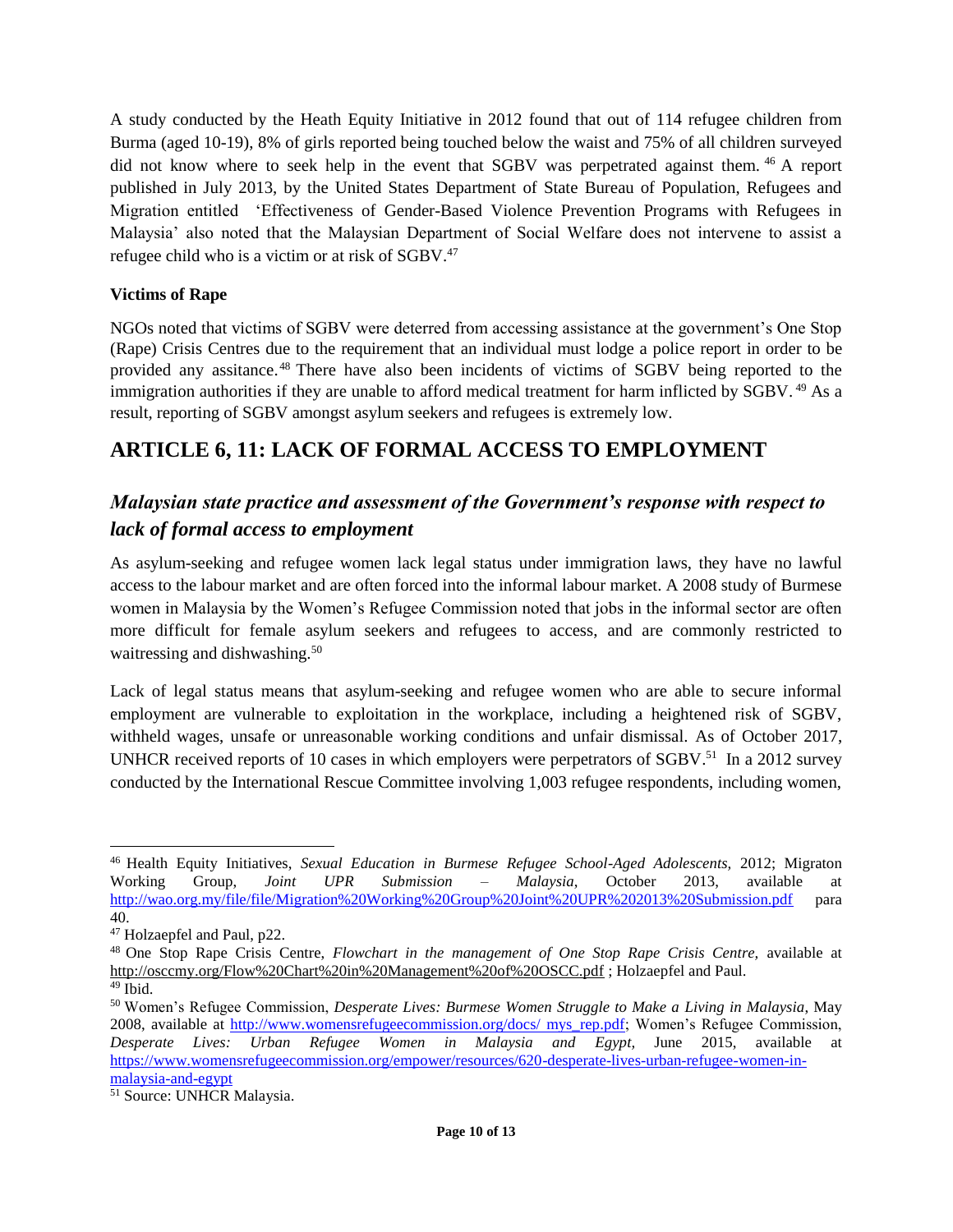just over 30% reported experiencing abuse in the workplace.<sup>52</sup> Refugee and asylum-seeking women are also exposed to unacceptable risks when travelling to work and within the workplace.<sup>53</sup>

For those women who are unable to access jobs within the informal sector, lack of income exarcerbates risk of exploitation, contributes to marginalisation,<sup>54</sup> and can also lead to negative coping mechanisms such as survival sex or early marriage.<sup>55</sup>

Asylum-seeking and refugee women who work informally owing to lack of legal status have an increased vulnerability to being trafficked.<sup>56</sup> Despite the amendments to the Anti-Trafficking in Persons and Anti-Smuggling of Migrants Act allowing, among other things, freedom of movement and work rights to victims, it is unclear to what extent this is applicable to refugees and asylum-seeker women.

In 2015, the Special Rapporteur on trafficking persons, especially women and children, 'was informed of numerous cases in which immigration, police and maritime enforcement officers were directly implicated in trafficking in persons or turned a blind eye to the situations of trafficked persons.'<sup>57</sup>

We note that the Malaysian government has recently launched a pilot labour migration project to allow 300 Rohingya refugees to legally take up employment opportunities in certain sectors.<sup>58</sup> At the time of writing, the pilot project is limited to the plantation and manufacturing sectors and for men only. Pursuant to CEDAW article 11, failure to take appropriate measures to eliminate discrimination against women in the field of employment could constitute discrimination.

 $\overline{a}$ 

<sup>52</sup> International Rescue Committee*, In Search of Survival and Sanctuary in the City: Refugees from Myanmar/ Burma in Kuala Lumpur, Malaysia,* 2012. Of these, 80% reported unpaid wages or receiving only partial wages; 42% experienced verbal abuse; 15% suffered from an injury in the workplace; 15% had been dismissed without reason; and, 6% suffered from physical abuse, with employers committing most of these abuses.

<sup>53</sup> UNHCR, *Age, Gender and Diversity Accountability Report 2014*, available at: [http://www.ecoi.net/file\\_upload/1930\\_1436957479\\_55a61f794.pdf](http://www.ecoi.net/file_upload/1930_1436957479_55a61f794.pdf) an[d http://www.unhcr.org/548180b69.pdf](http://www.unhcr.org/548180b69.pdf)  $\overline{54}$  Ibid.

<sup>55</sup> Ibid.

<sup>56</sup> UN Human Rights Council, *Report of the Special Rapporteur on trafficking in persons, especially women and children, Addendum : Mission to Malaysia*, 1 June 2015, available at: <http://www.refworld.org/docid/5577eadc4.html> para 6, 19.

 $57$  Ibid para 51.

<sup>58</sup> World Bulletin, *Malaysia mulls opening job market to Rohingya refugees*, 17 November 2015, available at [http://www.worldbulletin.net/todaysnews/166421/malaysia-mulls-opening-job-market-to-rohingya-refugees;](http://www.worldbulletin.net/todaysnews/166421/malaysia-mulls-opening-job-market-to-rohingya-refugees)

UNHCR, *UNHCR Lauds Government Work Scheme for Refugees,* 2017, available at: [https://www.unhcr.org.my/News\\_Views-@-UNHCR\\_Lauds\\_Government\\_Work\\_Scheme\\_For\\_Refugees.aspx.](https://www.unhcr.org.my/News_Views-@-UNHCR_Lauds_Government_Work_Scheme_For_Refugees.aspx)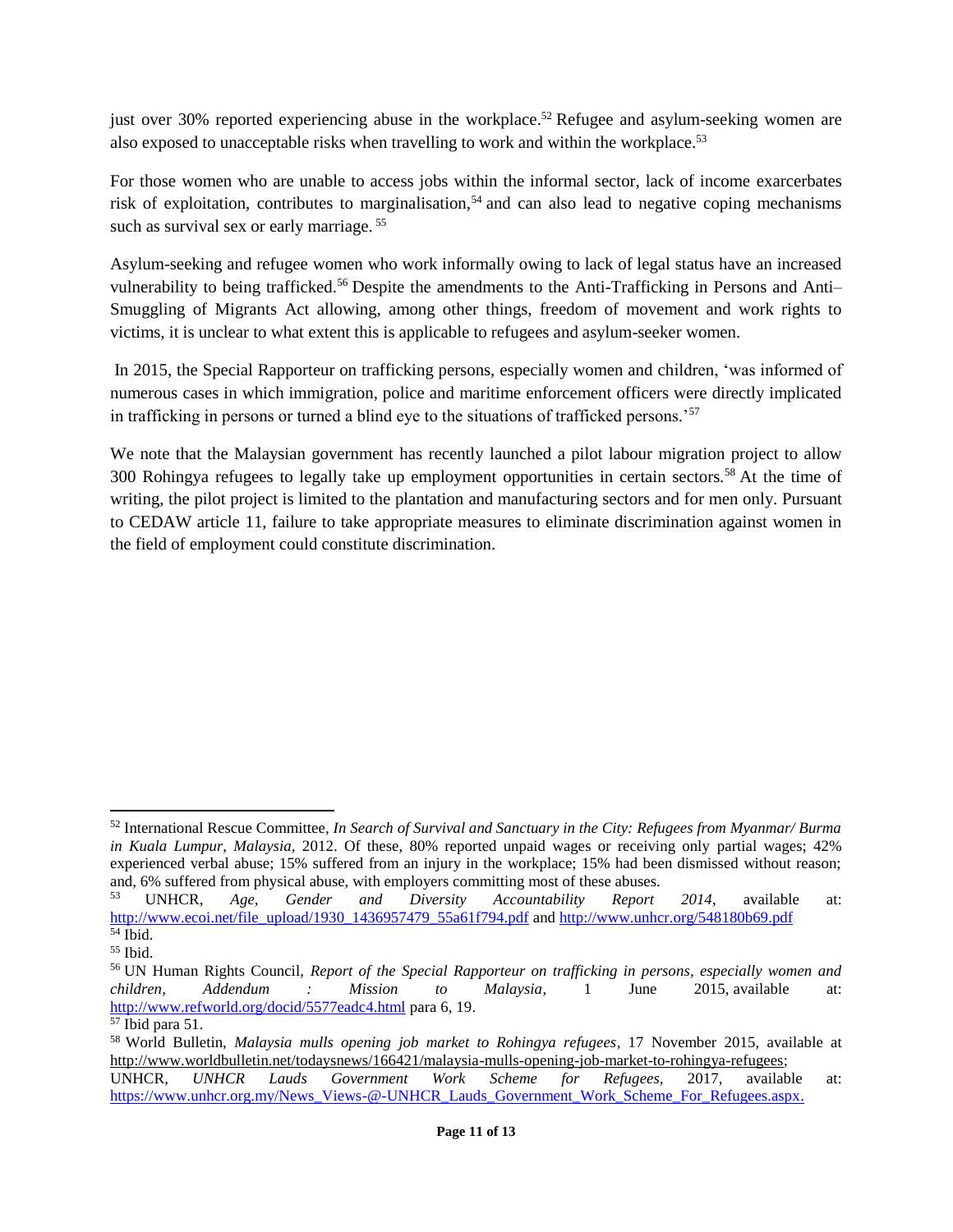# **ARTICLE 12: LACK OF ACCESS TO HEALTH CARE**

### *Malaysian state practice and assessment of the Government's response with respect to lack of access to health care*

There are enormous obstacles in the ability of asylum seekers and refugees to access health care. While UNHCR card-holders are entitled to a 50% discount on foreigners' health care rates in government hospitals, even with this discount, the costs of health care for refugees remain prohibitive.

Asylum seekers and refugees are also deterred from accessing health care due to fear arrest and detention when travelling to and from health treatment centres and insurmountable language barriers.<sup>59</sup> Due to lack of access to healthcare, they face specific risks, including pregnancy complications, pregnancy-related death and infant disease or death.<sup>60</sup>

#### **Lack of access to family planning services**

A November 2011 Report by the Women's Refugee Commission and the Centres for Disease Control and Prevention,<sup>61</sup> found that amongst the Myanmar refugee community in Kuala Lumpur, the quality of family planning services available were adequate, but access to these services was curtailed by the cost of services and fears associated with arrest and detention. <sup>62</sup>

#### **Lack of access to reproductive healthcare**

According to UNHCR figures, women in the reproductive age group comprise approximately 18% of the asylum seeker and refugee population in Malaysia.<sup>63</sup> Although women are not prevented from accessing hospitals for reproductive care, the services are similarly extremely expensive. For example, ongoing prenatal care, when charged at the foreigner's rate, can range from RM120 to RM400 per month, not including costs for blood tests and ultrasounds.<sup>64</sup> NGOs working with asylum-seeking and refugee women report that many do not attend antenatal care appointments due to financial constraints, which can lead to maternal, foetal and infant mortality and morbidity. <sup>65</sup>

<sup>59</sup> Human Rights Council*, Report of the Special Rapporteur on the right of everyone to the enjoyment of the highest attainable standard of physical and mental health, Dainius Pūras* – Addendum – Visit to Malaysia (19 November-2 November 2014), 1 May 2015, available at: [https://documents-dds](https://documents-dds-ny.un.org/doc/UNDOC/GEN/G15/087/06/PDF/G1508706.pdf?OpenElement)[ny.un.org/doc/UNDOC/GEN/G15/087/06/PDF/G1508706.pdf?OpenElement;](https://documents-dds-ny.un.org/doc/UNDOC/GEN/G15/087/06/PDF/G1508706.pdf?OpenElement) UNHCR, *Health Refugees and Asylum Seekers (Urban) (*(2016), available at: http://reporting.unhcr.org/node/10048

<sup>60</sup> Women's Refugee Commission, *Livelihoods Facts and Figures*, available at: <https://www.womensrefugeecommission.org/empower/resources/practitioners-forum/facts-and-figures>

<sup>61</sup> Women's Refugee Commission, UNHCR & Centres for Disease Control and Prevention, 2011, *Special or analytical report: Baseline Study: Documenting Knowledge, Attitudes and Behaviours of Burmese Refugees and the Status of Family Planning Services in UNHCR's Operation in Kuala Lumpur, Malaysia,* available at <http://www.unhcr.org/4e8c0d1c9.pdf>

<sup>62</sup>Women's Refugee Commission, *Refocusing Family Planning in Refugee Settings: Findings and Recommendations from a Multi-Country Baseline Stud*y, November 2011, available at: <https://www.womensrefugeecommission.org/srh-2016/resources/792-refocusing-family-planning-in-refugee-settings> <sup>63</sup> UNHCR, *Health Refugees and Asylum Seekers (Urban),* 2016, available at: http://reporting.unhcr.org/node/10048

<sup>64</sup> Dr Veena Pillai, Malaysian Social Research Institute (MSRI).

<sup>65</sup> Ibid.